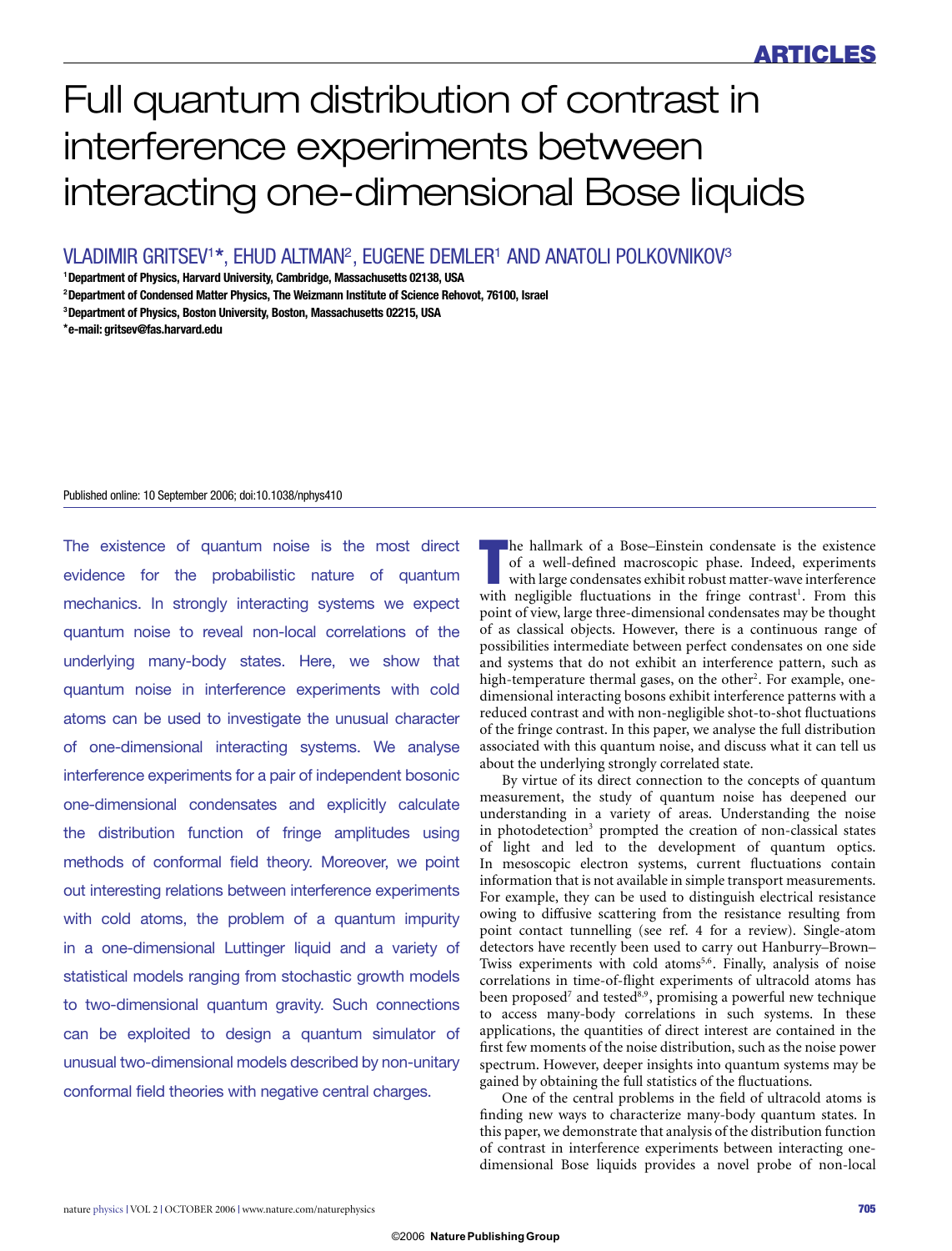

**Figure 1 Typical experimental scheme.** Schematic view of the possible experimental setup, which produces an interference pattern between two independent one-dimensional condensates.

correlations and entanglement present in these systems. It is known that the average amplitude of interference fringes can be used to extract two-point correlation functions in fluctuating condensates<sup>2</sup>. This idea has been successfully used by Hadzibabic *et al.* to measure the Kosterlitz–Thouless transition in twodimensional systems<sup>10</sup>. Interference experiments, however, contain more information than the average value of the contrast. Each observation of the interference pattern is a classical measurement of a quantum mechanical state, so the result of each individual measurement will be different from the average value. As we discuss below, higher moments of the distribution function of interference amplitudes correspond to high-order correlation functions. Hence, the knowledge of the entire distribution function reveals global properties of the system that depend on non-local correlation functions of arbitrarily high order. So far, the discussion of full counting statistics has been limited mainly to systems of noninteracting particles<sup>11</sup>. The main result of this paper, in contrast, is an expression for the full distribution of amplitudes of interference fringes arising from one-dimensional interacting Bose liquids, that can be described by a Luttinger liquid.

We start our analysis by establishing the relation between the probability distribution function of the interference amplitude and the partition function of a boundary sine–Gordon model. Using methods of conformal field theory (CFT), we reduce this problem to that of finding a spectral determinant of a simple onedimensional, single-particle Schrödinger equation. We solve this problem numerically, as well as analytically using the Wentzel– Kramer–Brillouin (WKB) approximation, to obtain the desired fringe distribution for any value of the Luttinger parameter.

It is interesting to point out that the alternative point of view on the relation between interference experiments with a Bose–Einstein condensate and the quantum impurity problem can be taken. By measuring the distribution function of the interference amplitudes experimentally the full partition function of the boundary sine– Gordon problem (see equation (5) below) is obtained. This model describes a range of interesting problems such as an impurity in a Luttinger liquid<sup>12</sup>, the asymmetric Kondo model<sup>13</sup> and the tunnelling of a particle in the presence of dissipation within a Caldeira–Leggett approach<sup>14</sup>. As we discuss below, interference experiments can be used to obtain the partition function of these systems not only in the ground state but also in the nonequilibrium regimes (for example, in the presence of a finite voltage). Hence, interference experiments can be considered as a quantum solver of these non-trivial many-body problems.

Another surprising implication of our analysis is that interference experiments with one-dimensional cold atoms can be used as quantum simulators of several fundamental problems in physics. This connection relies on the fact that many models of systems with critical behaviour in two-dimensional statistical mechanics, one-dimensional field theories and manybody quantum systems can be described by continuum theories with conformal invariance. Basic ingredients of any CFT are the central charge and the conformal dimensions of the operators. One-dimensional quantum systems of interacting particles have positive central charges and correspond to the so-called unitary class. On the other hand, there is a non-unitary class of models that have negative central charges. Such models appear in contexts as different as two-dimensional quantum gravity and stochastic growth models and they have very unusual properties (see, for example, ref. 15). In this paper, we demonstrate that interference experiments with one-dimensional condensates can be used to analyse models in the non-unitary universality class by virtue of the exact mathematical relation between the distribution function of the interference amplitude and the so-called **Q** operators of CFTs.

### FULL QUANTUM DISTRIBUTION OF THE INTERFERENCE CONTRAST

The setup for the interference experiments we consider is shown in Fig. 1. Two independent quasi-condensates are allowed to expand in the transverse direction. After sufficient expansion time, the integrated density profile is measured by the imaging beam, which is sent at an angle  $\theta$  to the condensate axis. This setup is quite common for the interference experiments in cold atoms and was already realized by several groups $10,16$ .

Throughout this paper we consider the two condensates to be identical, although our analysis can be generalized to the case of different condensates (see also ref. 17). We assume that before the expansion, atoms are confined to the lowest transverse channels of their respective traps and that the optical imaging length *L* (which is smaller than or equal to the size of the system in the axial direction) is much larger than the coherence length of the condensates. This enables us to use an effective Luttinger liquid description of the interacting bosons<sup>18</sup>. The operator corresponding to the interference signal of the two condensates $2$  is given by

$$
A_{\tilde{p}} = \int_0^L dz a_1^{\dagger}(z) a_2(z) e^{i\tilde{p}z}.
$$
 (1)

Here *z* is a one-dimensional coordinate,  $a_1$  and  $a_2$  are the bosonic operators in the two systems before the expansion, and the integrals are taken along the condensates. The seeming winding of the relative phase between the two systems, described by the exponential term in equation (1), can either come from the measurement process itself or from the actual motion of the condensates<sup>2</sup>. If the condensates are at rest, we have  $\tilde{p} =$  $(md/\hbar t)$  tan $\theta$ , where *m* is the atom's mass, *d* is the separation between the two condensates,  $\hbar$  is the reduced Planck's constant and *t* is the time when the measurement was made after the free expansion started. With some abuse of terminology we will call  $\tilde{p}$  the relative momentum. When condensates one and two are independent, the expectation value of  $\langle A_{\tilde{p}} \rangle$  vanishes, however  $\langle |A_{\tilde{p}}|^2 \rangle$  is finite. This means that individual measurements show a finite amplitude of interference fringes, however, their phase is completely unpredictable. Higher moments of the interference fringe amplitude are given by<sup>2</sup>

$$
\langle |A_{\tilde{p}}|^{2n} \rangle = A_0^{2n} Z_{2n}^{(p)}, \text{ where } A_0 = \sqrt{C \rho \xi_h^{1/K} L^{2-1/K}},
$$
 (2)

where *C* is a constant of order unity,  $\rho$  is the particle density in each condensate,  $\xi_h$  is the short range cutoff equal to the healing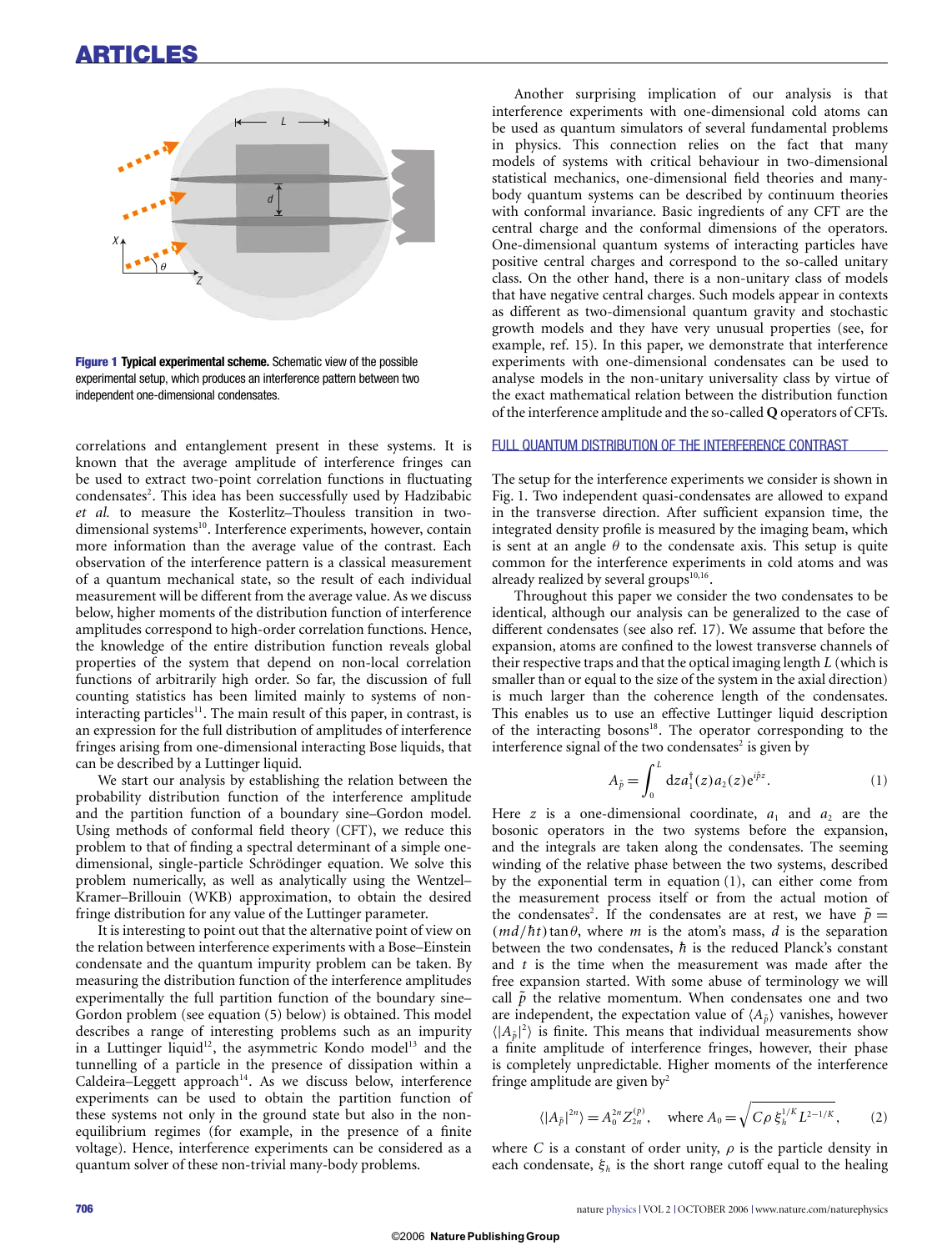# **ARTICLES**

length and *K* is the Luttinger parameter describing the interaction strength. Although, in general, even purely repulsive bosons in one dimension can have effective positive scattering length and thus *K* < 1 (see ref. 19), here we assume that  $K \geq 1$ , which is always the case for bosons with δ-function-type repulsive interactions. Coefficients  $Z_{2n}$  in equation (2) are given by:

$$
Z_{2n}^{(p)}(K) = \int_0^{2\pi} \cdots \int_0^{2\pi} \prod_{i=1}^n \frac{du_i}{2\pi} \frac{dv_i}{2\pi} e^{i2p \sum_i (u_i - v_i)}
$$

$$
\left| \frac{\prod_{i < j} 2\sin\left(\frac{u_i - u_j}{2}\right) \prod_{k < l} 2\sin\left(\frac{v_k - v_l}{2}\right)}{\prod_{i,k} 2\sin\left(\frac{u_i - v_k}{2}\right)} \right|^{1/K},\tag{3}
$$

where *p* is the relative momentum measured in units of  $2\pi/L$ :  $p = \tilde{p}L/2\pi$  and we assumed periodic boundary conditions.

Coefficients  $Z_{2n}^{(p)}$  originally appeared in the grand canonical partition function of a neutral two-component Coulomb gas on a circle

$$
Z_p(K, x) = \sum_{n=0}^{\infty} \frac{x^{2n}}{(n!)^2} Z_{2n}^{(p)}(K).
$$
 (4)

Here *x* is the fugacity of Coulomb charges and  $Z_{2n}$  describes contributions from configurations with 2*n* charges (that is, canonical partition functions). The partition function, equation (4), with  $K > 1$  and p being half integer describes several problems in statistical physics (see ref. 20). In particular, it describes an impurity in a one-dimensional interacting electron liquid. At low energies this problem is described by a Luttinger liquid with an additional local nonlinear term due to backscattering from the impurity:

$$
S = \frac{\pi K}{2} \int_{-\infty}^{\infty} dy \int_{0}^{\beta} d\tau \left[ (\partial_{\tau} \phi)^{2} + (\partial_{\gamma} \phi)^{2} \right] + 2g \int_{0}^{\beta} d\tau \cos \left[ 2\pi \phi(0, \tau) + \frac{p}{\beta} \tau \right],
$$

where *g* is the amplitude of backscattering on the impurity,  $\tau$  is imaginary time,  $β$  is the inverse temperature and  $φ(x)$  is a bosonic phase field associated with the electron field operator  $\psi(x) \sim e^{i\phi}$ . In the bosonized form the electron–electron interaction becomes quadratic and is effectively described by the Luttinger parameter *K*. Perturbative expansion of the corresponding partition function in powers of *g* produces the series equation (4) with the fugacity given by  $x = g\beta(2\pi/\beta\kappa)^{1/2K}$ . Here *k* is a non-universal renormalization factor, which sets the scale for the long-distance asymptotics of the correlation functions:  $\langle \exp[2i(\phi(x, \tau) - \phi(0, 0))] \rangle \sim$  $(\kappa\sqrt{x^2+\tau^2})^{-1/K}$ . Finally, the single-impurity Kondo model is related to  $Z_p(K, x)$  as well<sup>13</sup>.

It is easy to understand the origin of the relation between interference experiments and a quantum impurity problem. Moments of fringe amplitudes are determined by high-order correlation functions computed at the same time but in different points in space. On the other hand, expansion of the partition function for a quantum impurity contains correlation functions computed at the same spatial point but at different times. Lorentz invariance of the Luttinger liquid ensures that the two are the same. Note that the analogue of the finite imaging angle  $\theta$  in the interference experiments is a finite voltage in the quantum impurity problem<sup>21</sup>. This analogy can also be understood from the interchanged roles of space and time in the two systems.

When describing interference experiments it is convenient to define the normalized amplitude of interference fringes  $\alpha = A_{\tilde{p}}^2 / A_0^2$ . From equation (2) we find that  $\langle \alpha^n \rangle = Z_{2n}^{(p)}$ , so by measuring



**Figure 2 Small** *K* **distribution function.** Evolution of the distribution function  $W_0(\tilde{\alpha})$  for different values of K at  $p=0$ . At larger values of K the function  $W_p$  tends to the  $\delta$  function (see text for details).

the distribution function  $W_p(\alpha)$  experimentally, we get direct access to the partition function, equation (4). We point out that  $W_p(\alpha)$  can be used to compute all moments of  $A_{\tilde{p}}^2$ , and therefore contains information about high-order correlation functions of the interacting Bose liquids.

Using Taylor expansion of the modified Bessel function as well as equation (4) and the fact that  $\langle \alpha^n \rangle = Z_{2n}^p$  we find

$$
Z_p(K, x) = \int_0^\infty W_p(\alpha) I_0(2x\sqrt{\alpha}) d\alpha.
$$
 (5)

Inverting equation (5) we can express the probability  $W_p(\alpha)$ through the partition function  $Z_p(K, x)$ . Noting that the Bessel function  $I_0(ix) = I_0(x)$  and using the completeness relation for Bessel functions,  $\int_0^\infty J_0(\lambda x)J_0(\lambda y)|x|\lambda d\lambda = \delta(|x| - |y|)$ , we obtain

$$
W_p(\alpha) = 2 \int_0^\infty Z_p(K, ix) J_0(2x\sqrt{\alpha}) x \mathrm{d}x. \tag{6}
$$

It is important that the last equation has the partition function at an imaginary value of the coupling constant. This should be understood as an analytic continuation of  $Z_p(K, x)$ .

There are several ways to compute  $W_p(\alpha)$ . The most straightforward approach is to evaluate the coefficients  $Z_{2n}^{(p)}$  and thus determine all the moments of the distribution. Explicit expressions for  $Z_{2n}^{(p)}$  can be obtained using orthogonal Jack polynomials<sup>20</sup>. However, each of these coefficients is given as a series of products of  $\Gamma$  functions and their evaluation becomes extremely cumbersome for  $n \geq 3$ . Another approach to finding  $W_p(\alpha)$  is to compute  $Z_p(K, x)$  using the thermodynamic Bethe ansatz for the quantum impurity problem $^{20}$ . This method works only for half-integer *K* and requires the solution of coupled integral equations. Besides, relating  $Z_p(K, x)$  to the distribution function of interference amplitudes requires analytic continuation of  $Z_p(K, x)$  into the complex plane,  $x \to ix$  (see equation (6)), which introduces additional complications. In this paper we will use a different method, which is based on studies of the integrable structure of CFTs<sup>22</sup>. In particular, it was shown that the vacuum expectation value of Baxter's **Q** operator, central to the integrable structure of the models, coincides with the grand partition function of interest up to an overall prefactor<sup>22</sup> (see Supplementary Information for more details):

$$
Q_p^{\text{vac}}(c,\lambda) = \lambda^{4p/K} Z_p(K, -ix), \qquad (7)
$$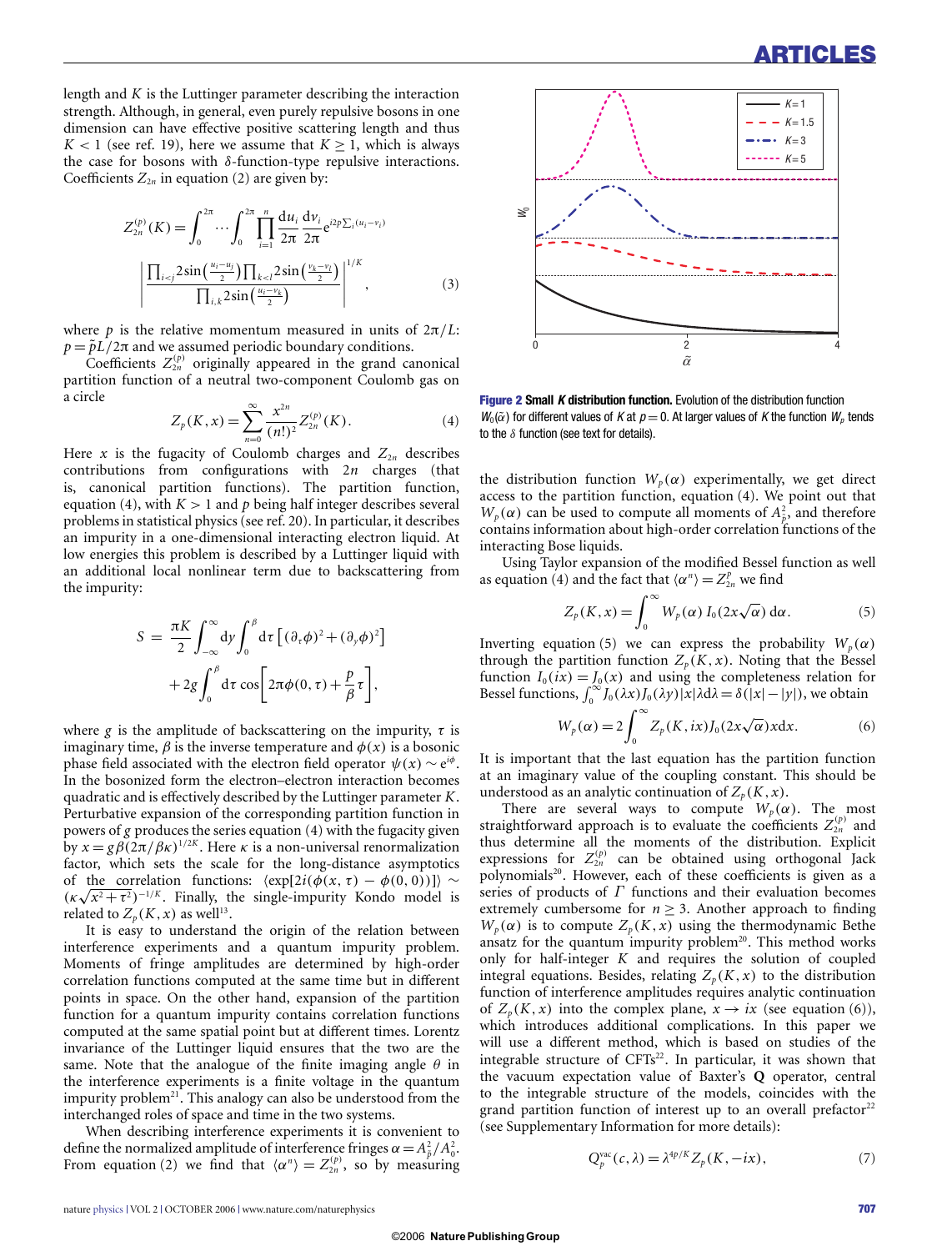## **ARTICLES**



**Figure 3 Large** *K* **distribution function.** Scaled distribution function  $\delta \tilde{\alpha} W_0$  (( $\tilde{\alpha} - 1$ ) /  $\delta \tilde{\alpha}$ ), where  $\delta \tilde{\alpha}$  is the width of the distribution, for large K. The function  $W_0$  is multiplied by  $\delta\tilde{\alpha}$  to preserve the total probability, which must be equal to unity. The dashed and dotted lines correspond to different values of  $K$ . The solid line corresponds to the conjectured Gumbel distribution.

where *x* is related to the spectral parameter  $\lambda$  as  $x = \pi \lambda / \sin(\pi/2K)$ and the central charge  $c = 1 - 6(2K - 1/(2K))^2$ . It was conjectured in refs 23,24 that the vacuum expectation value  $Q_p^{\text{vac}}(\lambda)$  is proportional to the spectral determinant of the single-particle Schrödinger equation

$$
- \partial_x^2 \Psi(x) + \left( x^{4K-2} + \frac{l(l+1)}{x^2} \right) \Psi(x) = E \Psi(x), \quad (8)
$$

where  $l = 4pK - (1/2)$ . So,  $Q^{\text{vac}}(\lambda) = \lambda^{4p/K} D(\rho \lambda^2)$ , where  $\rho =$  $(4K)^{2-1/K} \Gamma^2(1-1/2K)$ ,  $D(E)$  is the spectral determinant defined as  $D(E) = \prod_{n=1}^{\infty} (1 - E/E_n)$  and  $E_n$  are the eigenvalues of equation (8). Thus, we get

$$
Z_p(K, ix) = \prod_{n=1}^{\infty} \left( 1 - \frac{\rho \lambda^2}{E_n} \right). \tag{9}
$$

To evaluate the distribution function we solve the Schrödinger equation (8) numerically. We checked the accuracy of the numerics as well as the conjecture in equation (9) by comparing coefficients  $Z_2^{(p)}(K)$  and  $Z_4^{(p)}(K)$  evaluated for various *K* using (1) the spectral determinant (for example,  $Z_2^{(p)} \sim \sum 1/E_n$ ,  $Z_4^{(p)} \sim (\sum 1/E_n)$ determinant (for example,  $Z_2^{(p)} \sim \sum 1/E_n$ ,  $Z_4^{(p)} \sim (\sum 1/E_n)^2 - (\sum 1/E_n^2)$ ) and equation (2) the exact expressions of ref. 20 based on Jack polynomials. We found perfect agreement between the two methods.

To compare distributions at different *K* with each other it is convenient to use a normalized interference amplitude  $\tilde{\alpha} = \alpha / \langle \alpha \rangle = A^2 / \langle A^2 \rangle$  instead of  $\alpha$ . This change of variable is also convenient for comparison with experiments. The distribution function  $W_0(\tilde{\alpha})$  is shown in Fig. 2 for several values of *K*. For *K* close to 1 (Tonks–Girardeau limit)  $W_0$  is a wide poissonian function, which gradually narrows as *K* increases, finally becoming a narrow  $\delta$  function at  $K \to \infty$  (the limit of non-interacting bosons). Interestingly, the distribution function remains asymmetric for arbitrarily large *K*. In fact, we find that  $W_0(\tilde{\alpha} - 1)$  tends to a universal scaling form, parameterized by a single number characterizing the width of the distribution:  $\delta \tilde{\alpha} \equiv \sqrt{\langle \tilde{\alpha}^2 \rangle - 1} \approx \pi / \sqrt{6} K$  (see ref. 2). We conjecture that this limiting form of  $W_0$  is the Gumbel distribution  $W_G$ , which frequently appears in problems of extreme-value statistics<sup>25</sup>:  $W_0(\tilde{\alpha}-1) \rightarrow W_{\tilde{G}}(\tilde{\alpha}, K, \gamma)$ , where  $\gamma \approx 0.577$  is the Euler gammaconstant and

$$
W_{\mathcal{G}}(x, a, b) = a \exp\left(ax - b - \exp(ax - b)\right).
$$

We plot the scaled distribution functions:  $\delta \tilde{\alpha} W_0 \left( (\tilde{\alpha} - 1) / \delta \tilde{\alpha} \right)$ . Note that  $W_0$  was multiplied by  $\delta \tilde{\alpha}$  to preserve the normalization condition (so that the total probability is equal to unity) for  $K = 10, 20, 40$ . For comparison, in Fig. 3 we also present the scaled Gumbel distribution. It can be seen that as *K* increases, the function  $W_0$  indeed approaches  $W_G$ . Gumbel distributions are frequently associated with random walks in strongly correlated systems<sup>25</sup>. Indeed, the interference signal in equation  $(1)$  can be viewed as a sum of contributions coming from different points along the condensates. For weak interactions (large *K*) these contributions are strongly correlated because the phases of each of the condensates only weakly fluctuate along *z*. Thus, there is no surprise that  $W_0$  approaches the Gumbel distribution. This result can also be understood noting that for  $K \gg 1$  the distribution function of the interference amplitude is dominated by rare events that reduce the contrast. The Gumbel distribution was introduced precisely to describe rare events such as stock-market crashes or earthquakes. In the Supplementary Information we also discuss distribution functions for finite values of the observation angle (that is, finite *p*).

Interestingly, the distribution function  $W_p(\alpha)$  provides a very simple and convenient framework for describing both the partition function, equation (4), and the expectation values of the **Q** operator. Indeed,  $W_p(\alpha)$  is a smooth well-behaved function at all values of *K* and it can be easily approximated by simple analytic expressions.

#### QUANTUM SIMULATION

As we mentioned earlier, the distribution function  $W_p(\alpha)$  can be used to obtain the partition function  $Z_p(K, x)$  (see equation (5)) describing a range of various problems such as quantum impurity in a one-dimensional electron liquid, the asymmetric Kondo problem and dissipative tunnelling. It is easy to see that the momentum *p* in the interference experiments corresponds to the external applied voltage in the impurity problem ( $ip \sim V$ ). This follows from the interchanged roles of space and time in the two problems. Thus, measuring  $W(\alpha)$  experimentally and taking its integral transform directly simulates these problems in or out of equilibrium. Moreover, after substituting  $I_0(2x\sqrt{\alpha}) \to I_0(2x\sqrt{\alpha})$ in equation (5) the partition functions of the above models with imaginary coupling constants are obtained. Such models have been actively investigated recently in the context of theories with paritytime-symmetric rather than hermitean hamiltonians<sup>26</sup>.

The partition function with the imaginary coupling also gives the expectation values of the Baxter **Q** operator (see equation (7)) corresponding to various CFTs. In general, such theories are particularly important because many models of twodimensional statistical mechanics, field theory and many-body quantum systems at critical points can be described by some continuum theories having a property of conformal invariance. This leads to a description of critical systems on the basis of CFT, the basic ingredients of which are the central charge and conformal dimensions. This set of data classify different universality classes, which often describe very different physical models. The property of positivity of the central charge leads to a unitary theory. Physically, the central charge determines the vacuum (Casimir) energy of the system and governs the finite-size scaling effects. On the other hand, there is a class of models whose universality classes